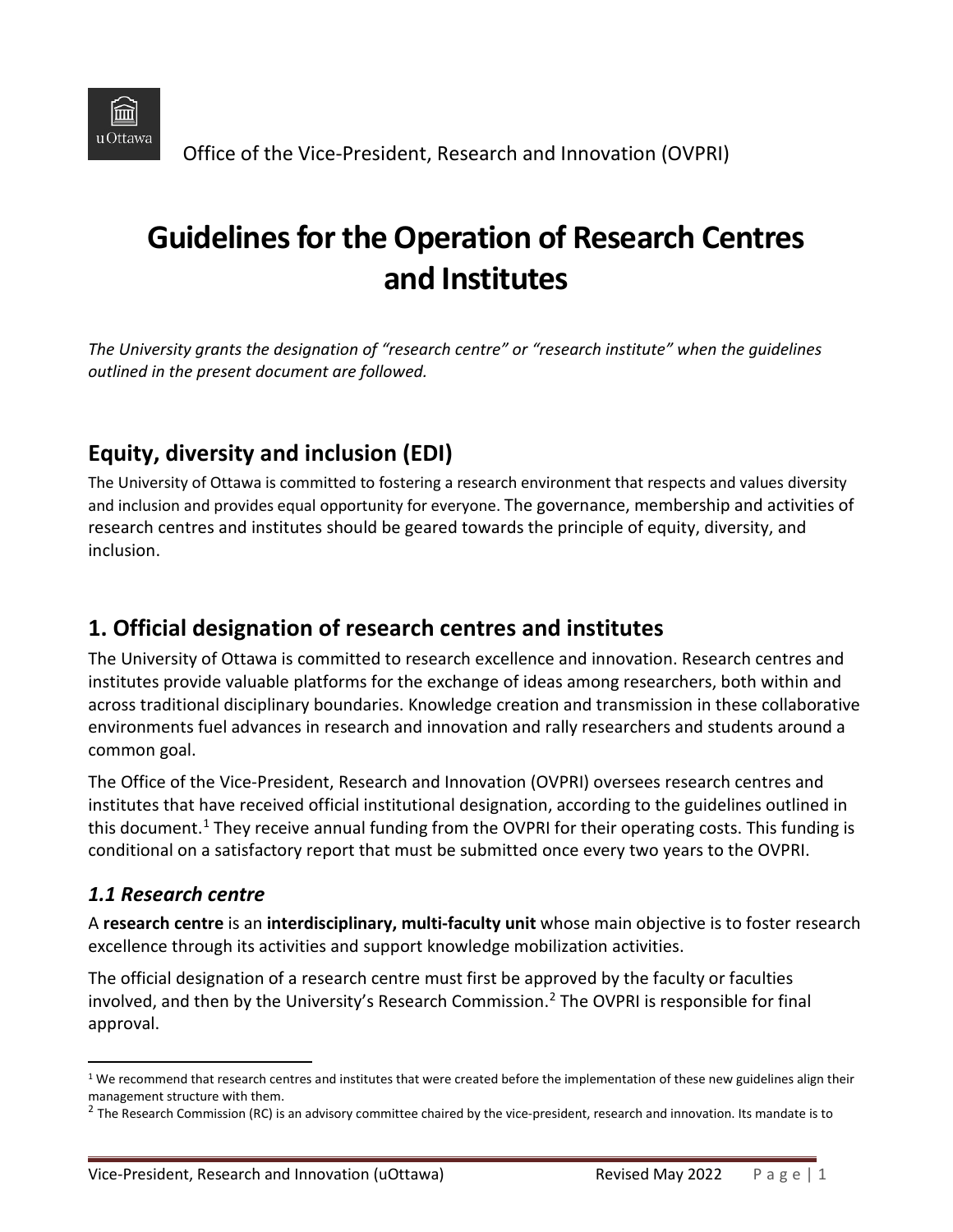#### *1.2 Research institute*

A **research institute** is an **interdisciplinary, multi-faculty unit** whose main purpose is to foster research excellence through its activities and to support knowledge mobilization activities, while engaging in educational activities (e.g., development and implementation of interdisciplinary study programs, professional development programs, internship opportunities, mini-courses).

The official designation of a research institute must first be approved by the faculty or faculties involved, and subsequently by the University's Research Commission. The OVPRI is responsible for final approval.

### **2. Creation of a research centre or institute[3](#page-1-0)**

The Office of the Vice-President, Research and Innovation (OVPRI), invites **interdisciplinary, multifaculty teams** of researchers to submit a letter of intent if they wish to establish a research centre or institute as designated by the University, and to receive annual OVPRI funding.

The letter of intent must be submitted to the deans of the concerned faculties and to the Office of the Vice-President, Research and Innovation (OVPRI). If the letter is approved by the participating faculties and then by members of the Research Commission, the research team is invited to submit a full application. Please note that the OVPRI is responsible for final approval of the creation of research centres and institutes.

The letter of intent and the full application must include the information detailed in the document entitled *Creation of New Research Centres and Institutes*.

### **3. Appointment of a research centre or institute director (Appendix A)**

The selection of a director of a research centre or institute is made as per the *Instructions for the Selection of a Research Centre or Institute Director* (Appendix A). Generally, the director of a research centre or institute is appointed for a five-year term and can be reappointed for a second five-year term. Cumulative terms cannot exceed 10 years in total.

# **4. Reappointment of a research centre or institute director (Appendix B)**

For an existing centre or institute, the associate vice-president, research promotion and development, (AVPRPD) notifies the deans of faculties prior to the end of the current director's term. The AVPRPD then approaches the research centre or institute's director to determine whether the latter wants to be considered for a new term.

If the response is **negative**, the process for selecting a new director is implemented, in accordance with the *Instructions for the Appointment of a Research Centre or Institute Director* (Appendix A). If

address all major issues related to research at the University of Ottawa. The RC is composed of the vice-deans of research from all faculties, as well as the associate vice-presidents, research, the vice-provost, graduate, and postdoctoral studies (or the vice-provost's delegate), and the University librarian and vice-provost (knowledge systems). 3 See *Creation of New Research Centres and Institutes.*

<span id="page-1-0"></span>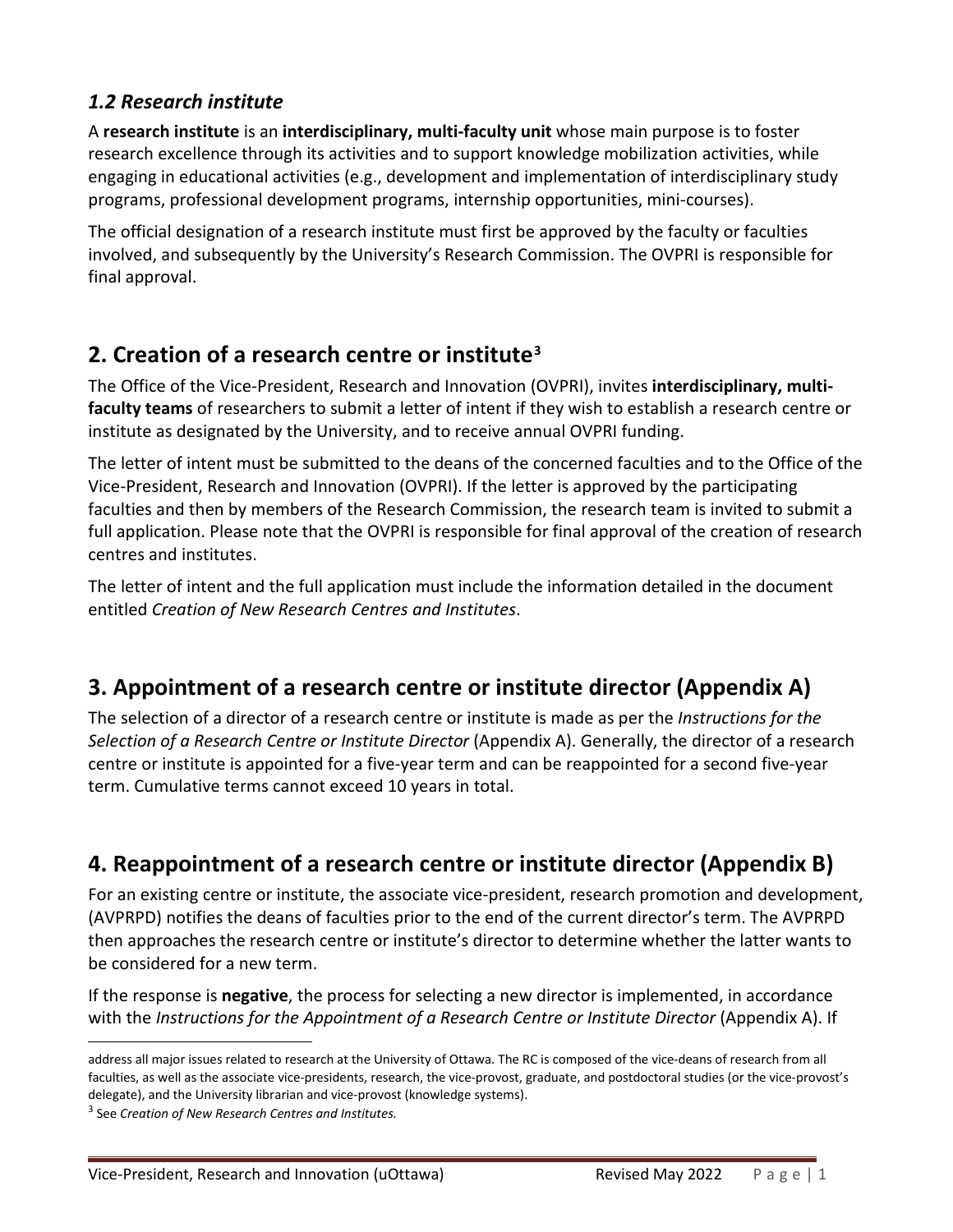the response is **positive**, the AVPRPD initiates the process, in accordance with the *Instructions for the Re-appointment of a Research Centre or Institute Director* (Appendix B).

### **5. Reporting, evaluation and closing guidelines**

### *5.1 activity report*

The director of the research centre or institute must submit an activity report once every two years in the format provided by the Office of the Vice-President, Research and Innovation (OVPRI). The OVPRI notifies directors of the deadline for the submission of the activity report.

### *5.2 Evaluation of a centre or an institute*

A center or institute may be subject to an external evaluation at the request of the deans or the OVPRI, regardless of the number of years it has existed. The evaluation process is determined by the OVPRI in collaboration with the deans of the participating faculties. The evaluation is based in particular on the strategic plans and centres' and institutes' activity reports.

### *5.3 Guidelines for closing a centre or an institute*

A closure process can be initiated by the OVPRI when a research centre or institute no longer aligns with the strategic research priorities of the University or when the activity reports of the centre or institute no longer meet the excellence criteria: research excellence (innovation), interdisciplinarity, development of partnerships and grant applications for large-scale projects, training and mentoring quality and added value, and organization of knowledge mobilization activities. In some cases, the closure process may be preceded by an external evaluation.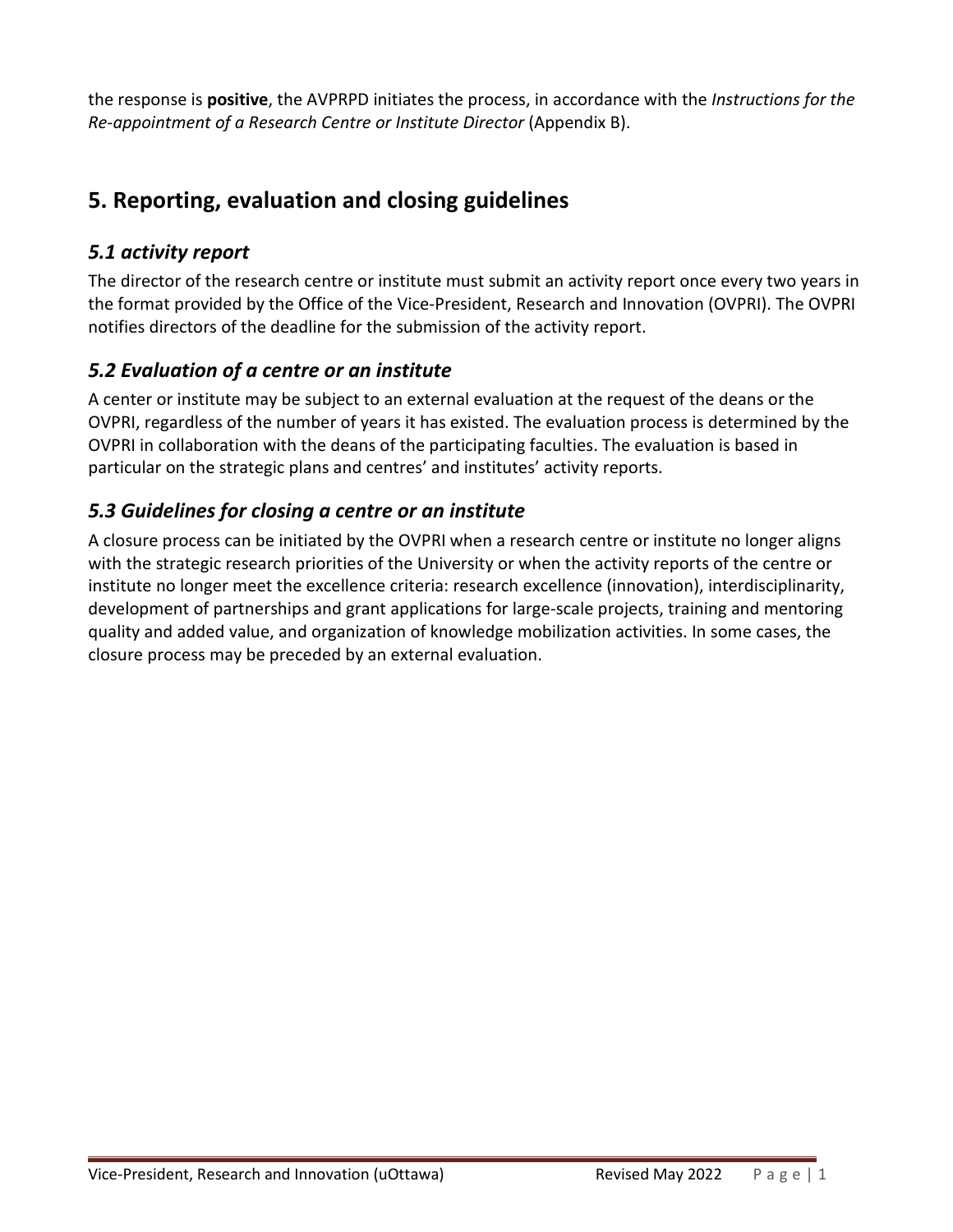# **Appendix A.**

# **Instructions for the appointment of a research centre or institute director**

### *1. Candidates solicitation and appointment of selection committee members*

Following the solicitation of internal<sup>[4](#page-3-0)</sup> candidates, the associate vice-president, research promotion and development (AVPRPD) designates the members of the selection committee in accordance with the guidelines below. The AVPRPD must ensure that the composition of the selection committee respects the principles of equity, diversity, and inclusion, and complies with the University's guidelines in this area.

#### *2. Selection committee composition*

The AVPRPD must form a selection committee composed of:

- One vice-dean research of a faculty that provides financial or in-kind support for the research centre or institute.
- One vice-dean research of a faculty that does not provide financial or in-kind support for the research centre or institute.
- One member (uOttawa regular professor) of the research centre or institute nominated by the professor's peers.

The AVPRPD chairs the evaluation committee. The committee reviews the documents provided by the director as well as the comments received from the members of the research centre or institute during the consultation.

#### *3. Selection process*

- Candidates must submit a curriculum vitae, a statement of research interests in specific areas related to the centre or institute and a document describing their goals and contributions to the mission of the centre or institute.
- The selection committee shortlists least two candidates, unless it determines that there is only one suitable candidate.
- Candidates are selected based on a combination of qualifications, such as:
	- $\circ$  A strong national or international academic reputation in a field of research critical to the core activities of the research centre or institute
	- $\circ$  Proven wide-ranging leadership skills, including communication, management, and administrative skills, with the ability to lead a diverse group of researchers working as a team
	- o Demonstrated experience in applying for major grants

<span id="page-3-0"></span><sup>&</sup>lt;sup>4</sup> The OVPRI must use appropriate means to search for candidates, including internal distribution of information relating to the vacant position.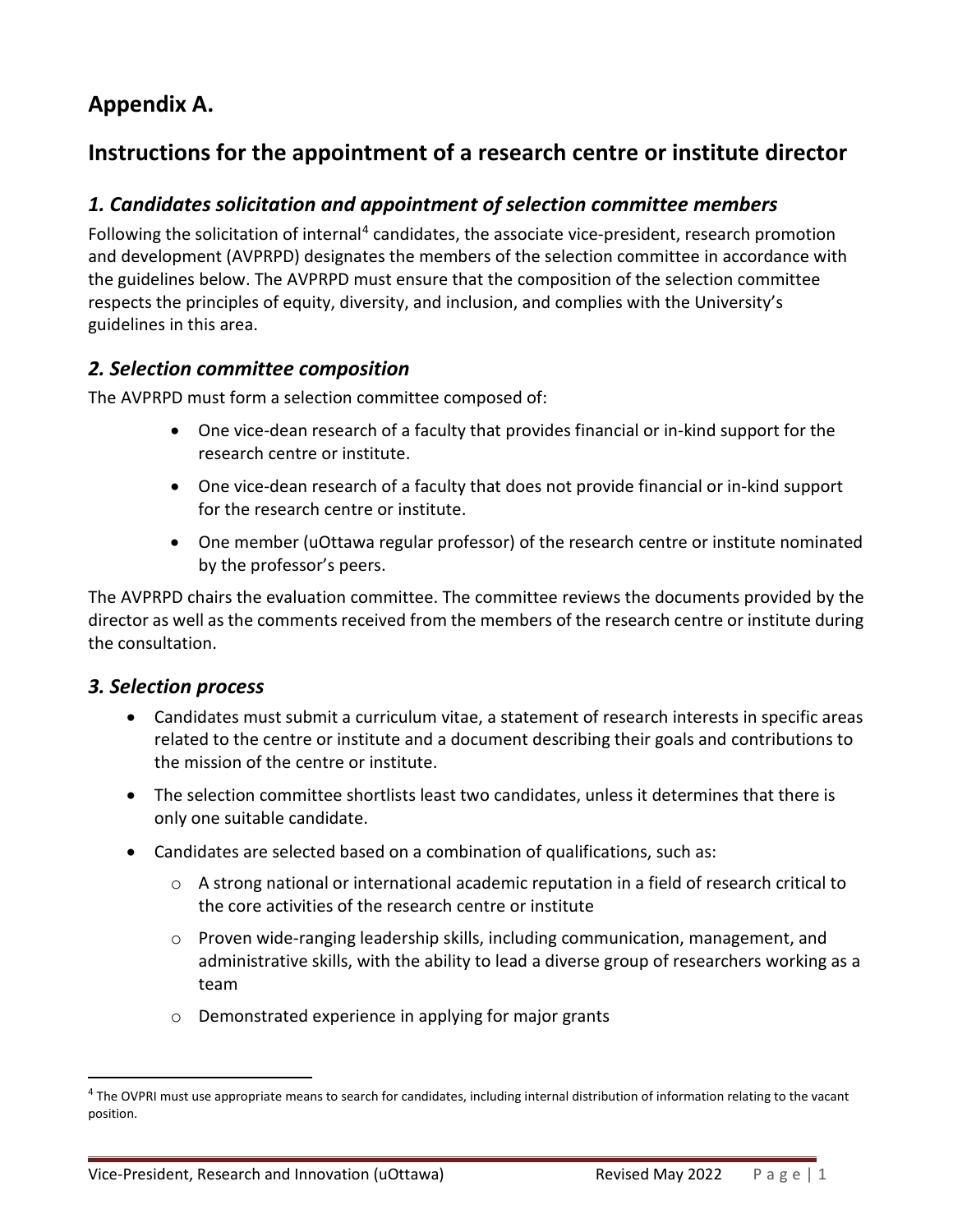- o An established record of multi-sectoral training and mentoring
- o Ability to develop and implement a vision and strategic plan for the research centre or institute
- o Experience in managing groups of comparable size (an asset)
- The selection committee may interview shortlisted candidates if the members wish to do so.

#### *4. Consultation*

Following the selection of the candidate, the AVPRPD seeks the opinion of current members<sup>[5](#page-4-0)</sup> of the research centre or institute in confidence regarding the candidate's potential appointment.

#### *5. Recommendation*

The selection committee recommends a candidate for the position of director of the centre or institute. The recommendation must be approved by the vice-president, research and innovation (VPRI).

Once the recommendation has been approved, the VPRI or the latter's delegate conveys the decision to all members of the research centre or institute as well as with the relevant deans of faculties that provide financial or in-kind support for the research centre or institute.

<span id="page-4-0"></span><sup>5</sup> An updated list of the research centre or institute members (uOttawa regular professors) must be provided to the OVPRI.